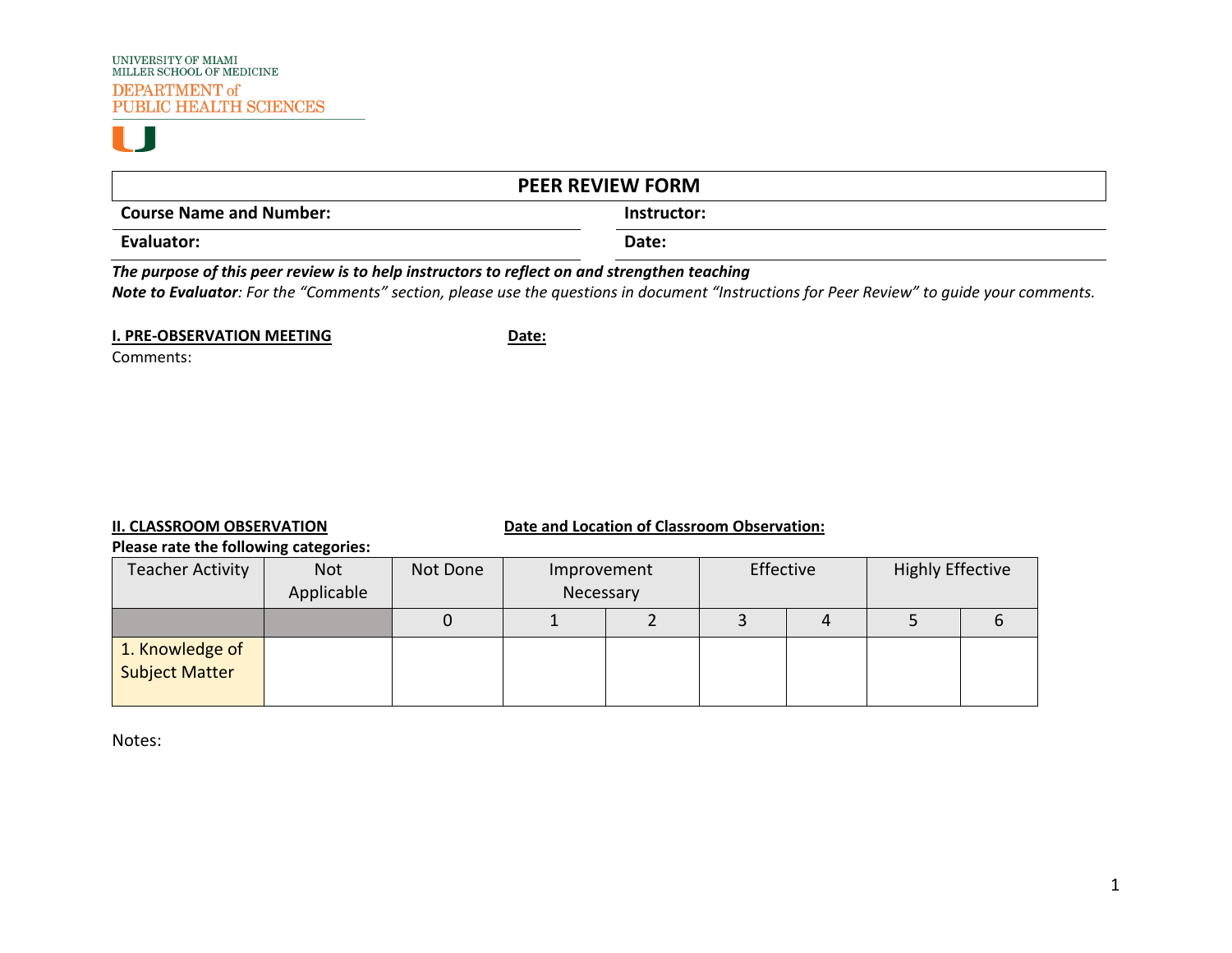| <b>Teacher Activity</b>      | <b>Not</b><br>Applicable | Not Done | Improvement<br>Necessary |  | Effective |  | <b>Highly Effective</b> |  |
|------------------------------|--------------------------|----------|--------------------------|--|-----------|--|-------------------------|--|
|                              |                          |          |                          |  |           |  |                         |  |
| 2. Organization<br>& Clarity |                          |          |                          |  |           |  |                         |  |

Notes:

| <b>Teacher Activity</b> | Not        | Not Done | Improvement |  | Effective |  | <b>Highly Effective</b> |  |
|-------------------------|------------|----------|-------------|--|-----------|--|-------------------------|--|
|                         | Applicable |          | Necessary   |  |           |  |                         |  |
|                         |            |          |             |  |           |  |                         |  |
| 3. Instructor-          |            |          |             |  |           |  |                         |  |
| Student                 |            |          |             |  |           |  |                         |  |
| Interaction             |            |          |             |  |           |  |                         |  |

Notes: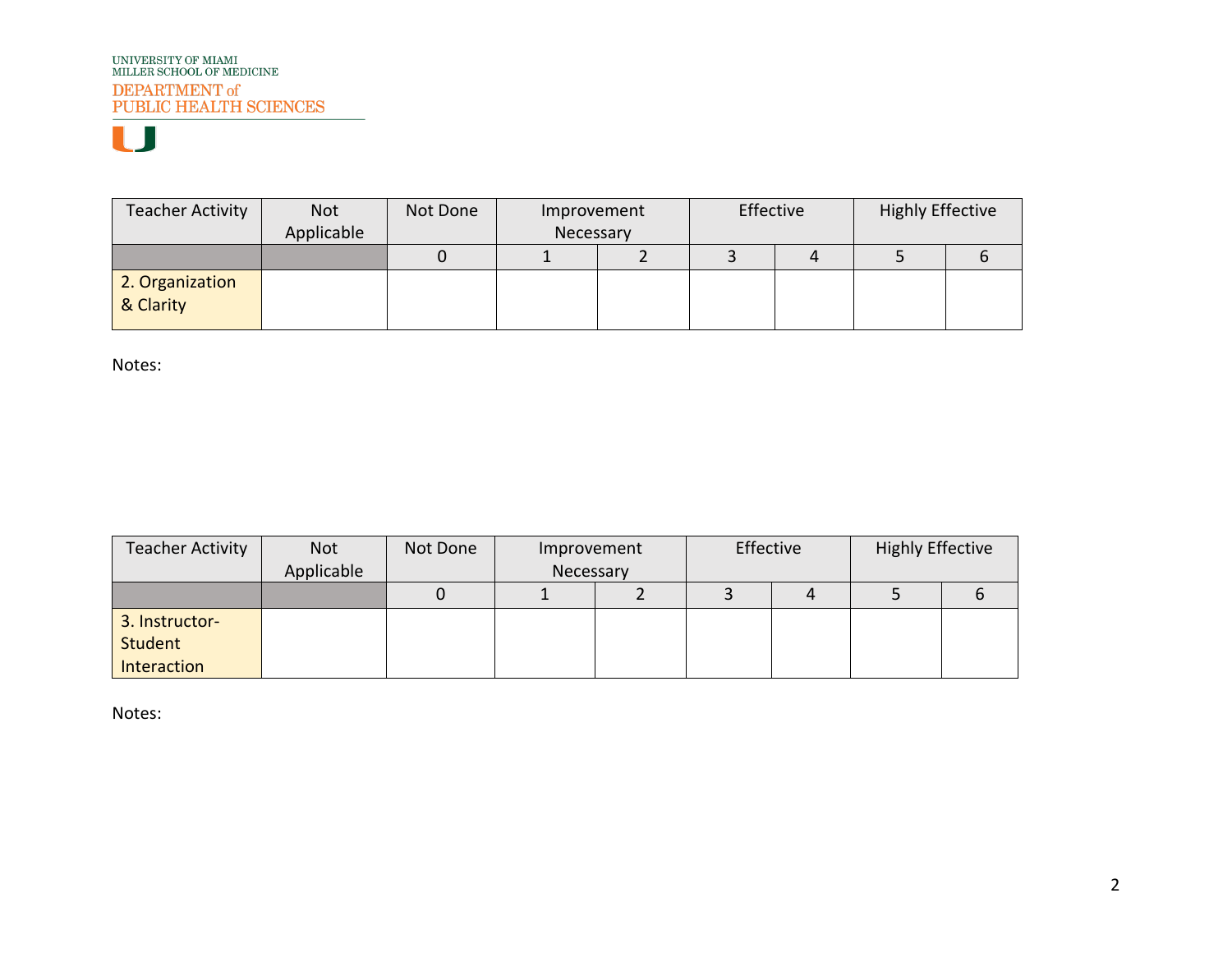# UNIVERSITY OF MIAMI<br>MILLER SCHOOL OF MEDICINE DEPARTMENT of PUBLIC HEALTH SCIENCES

| Teacher Activity      | <b>Not</b> | Not Done | Improvement | Effective |   | <b>Highly Effective</b> |  |
|-----------------------|------------|----------|-------------|-----------|---|-------------------------|--|
|                       | Applicable |          | Necessary   |           |   |                         |  |
|                       |            |          |             |           | 4 |                         |  |
| 4. Student            |            |          |             |           |   |                         |  |
| <b>Behavior &amp;</b> |            |          |             |           |   |                         |  |
| Engagement            |            |          |             |           |   |                         |  |

Notes:

| <b>Teacher Activity</b>           | Not Applicable | Not Done | Improvement |  | Effective |  | <b>Highly Effective</b> |  |
|-----------------------------------|----------------|----------|-------------|--|-----------|--|-------------------------|--|
|                                   |                |          | Necessary   |  |           |  |                         |  |
|                                   |                |          |             |  |           |  |                         |  |
| 5. Presentation<br>and Enthusiasm |                |          |             |  |           |  |                         |  |

Notes: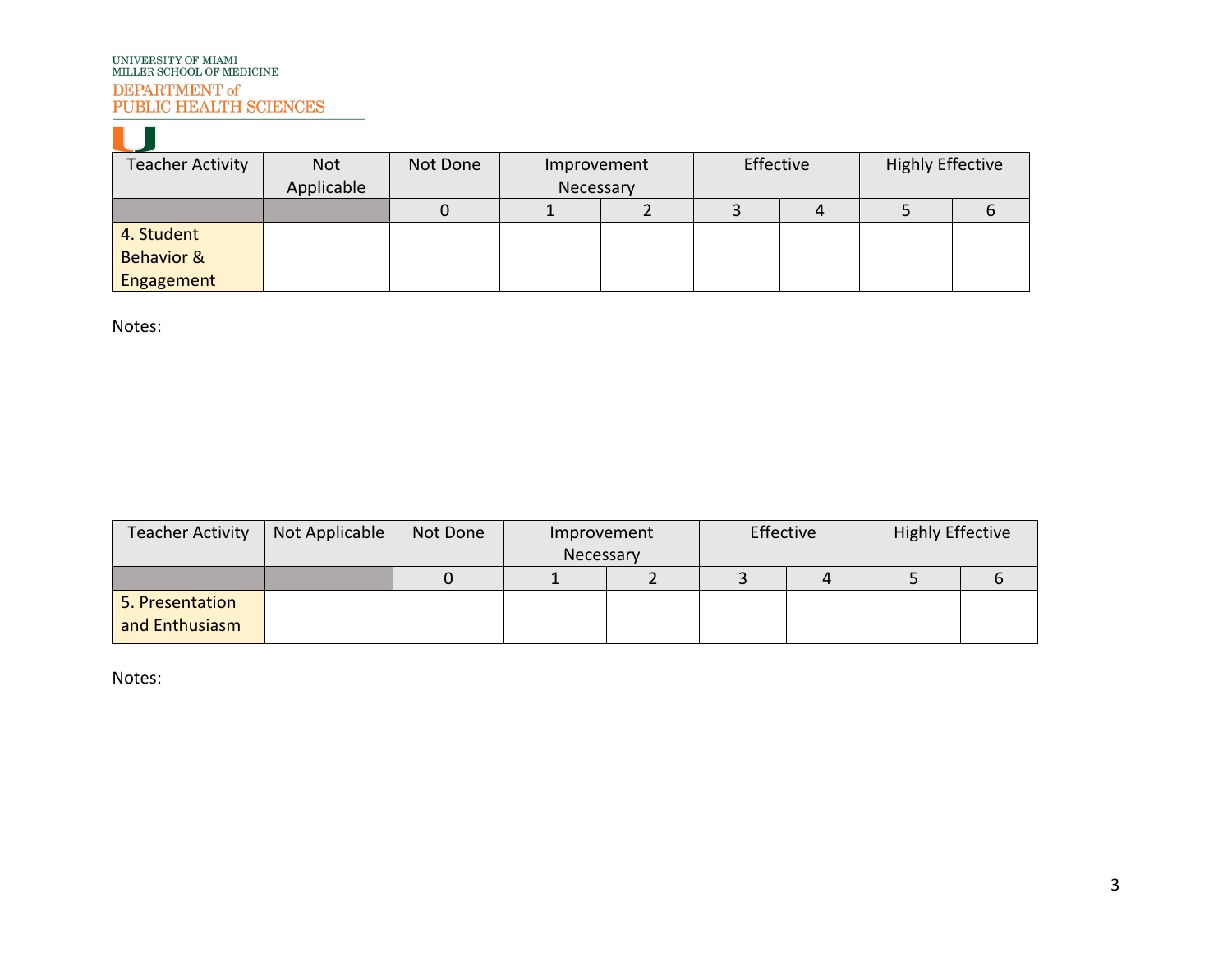| <b>Teacher Activity</b> | Not Applicable | Not Done | Improvement | Effective | <b>Highly Effective</b> |  |
|-------------------------|----------------|----------|-------------|-----------|-------------------------|--|
|                         |                |          | Necessary   |           |                         |  |
|                         |                |          |             |           |                         |  |
| 6. Overall Rating       |                |          |             |           |                         |  |
| of Instructor           |                |          |             |           |                         |  |

Notes:

 $\mathbf{r}$  and  $\mathbf{r}$ 

**III. POST-OBSERVATION CONFERENCE Date and Location of Classroom Observation** 

Comments: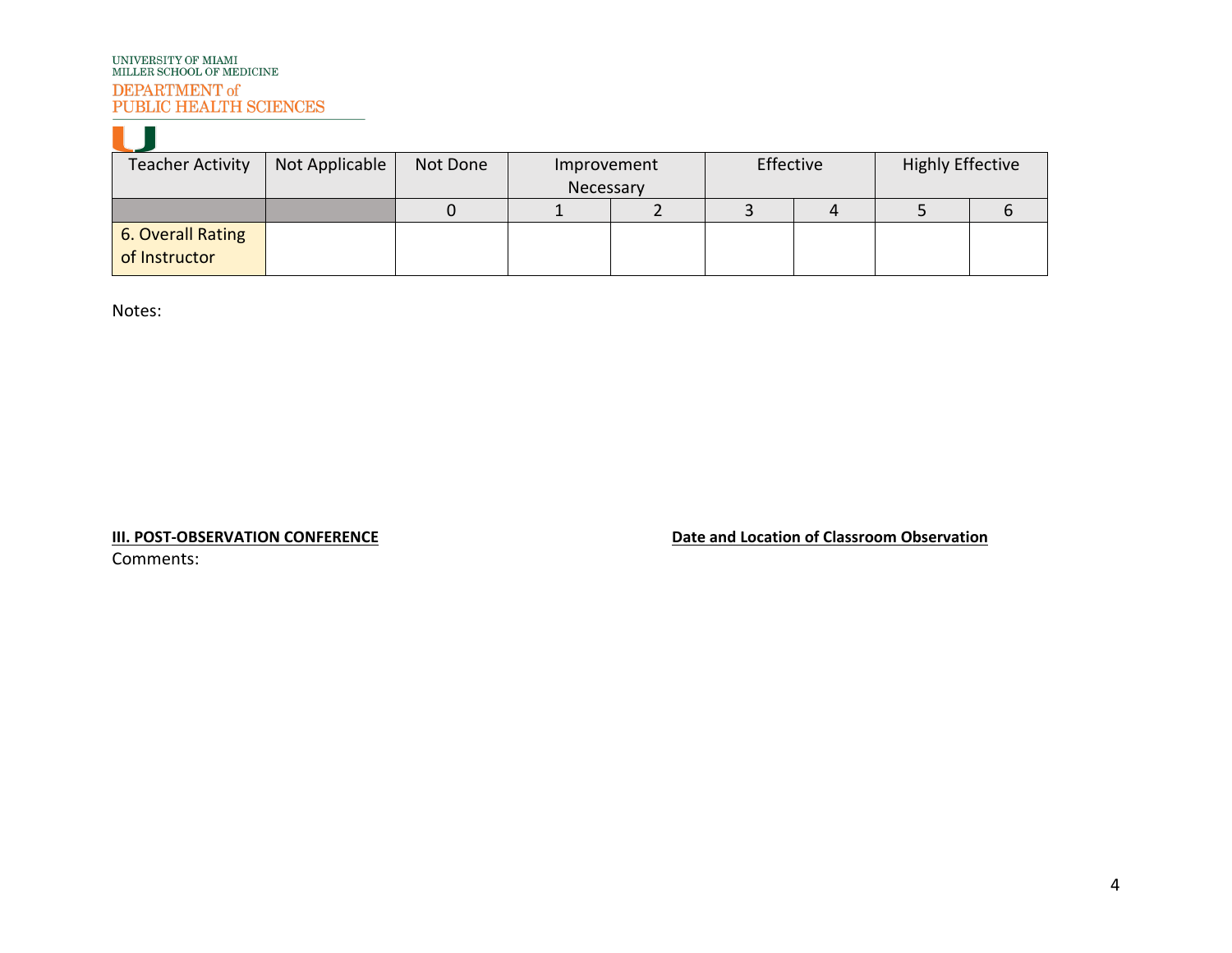# **POTENTIAL QUESTIONS FOR PEER REVIEW FORM**

#### **I. PRE-OBSERVATION MEETING**

*Please use the following questions as guidelines and provide comments on peer review form.*

*What will be happening in the observed class?* 

- 1. Briefly, what will be happening in the class I will observe?
- 2. What is your goal for the class? What do you hope students will gain from this session? What are the session learning objectives?
- 3. What do you expect students to be doing in class to reach stated goals?
- 4. What can I expect you to be doing in class? What role will you take? What teaching methods will you use (e.g., lecture, group discussions, case-based learning, other exercises, etc.)?
- 5. What have students been asked to do to prepare for this class?
- 6. What was done in earlier classes to lead up to this one or how does this session fit in with the rest of the class (ideally provide syllabus)?
- 7. Will this class be generally typical of your teaching? If not, what will be different?
- 8. Is there anything in particular that you would like me to focus on during the class?
- 9. Is there any aspect of teaching this class that has been challenging, and that should be a focus in this observation?

### **II. CLASSROOM OBSERVATION**

*Please use the following questions as guidelines and provide comments on peer review form.* 

### **Knowledge of Subject Matter**

- 1. Does the instructor exhibit mastery of the content?
- 2. Is the depth and breadth of material covered appropriate to the level of course and group of students?
- 3. Does material covered in this class relate to the syllabus and overall goals of the course?
- 4. Does the instructor emphasize a conceptual grasp of the material?
- 5. Does the instructor incorporate recent developments in the discipline?
- 6. Is the content presented considered important within the discipline and within related disciplines?

### **Organization and Clarity**

#### *Structure*

1. Is the instructor well prepared for class?

**Graduate Programs in Public Health Sciences**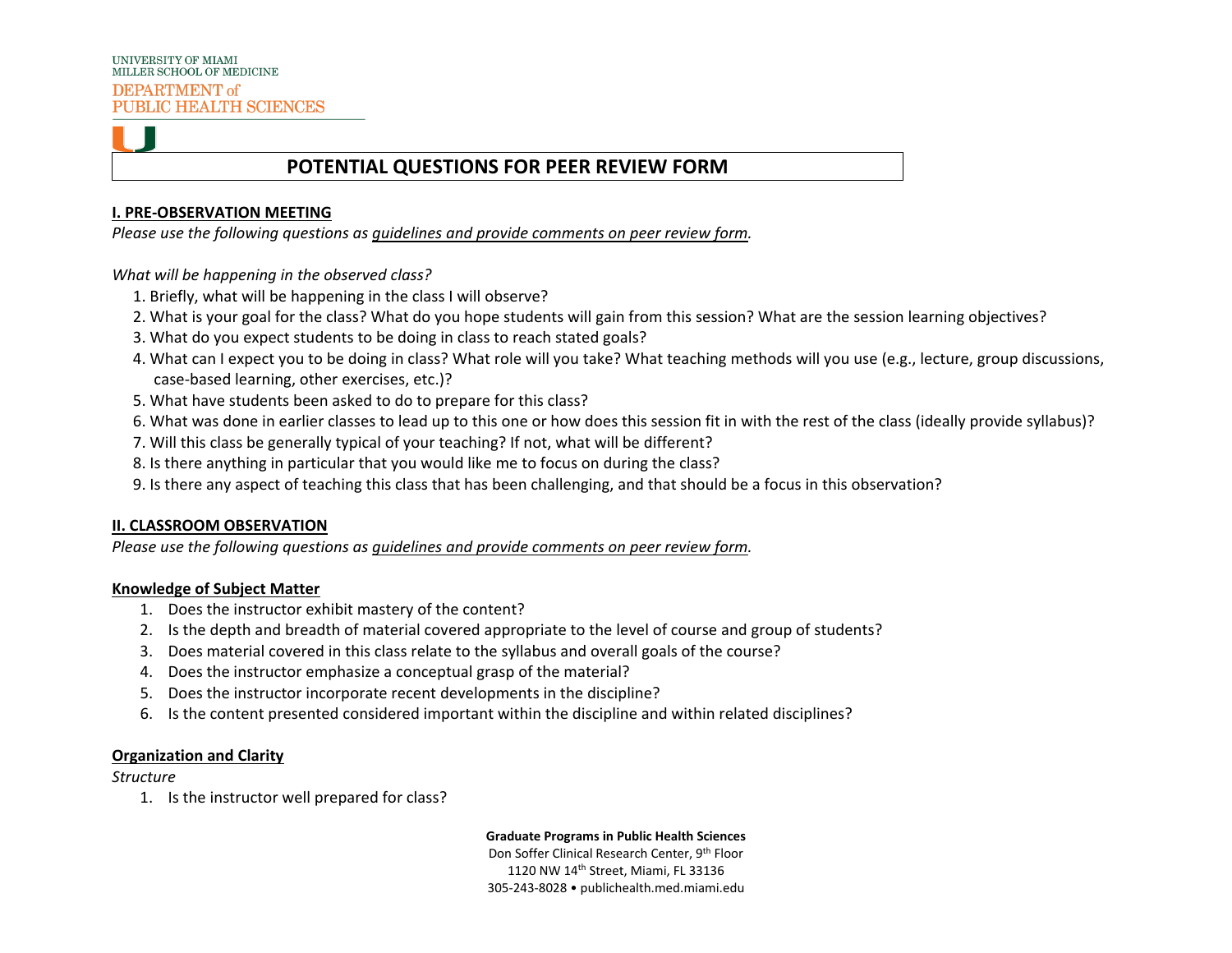

- 2. Does the instructor provide an overview of the class?
- 3. Is the sequence of content covered logical?
- 4. Is the instructor able to present and explain content clearly?
- 5. Does the instructor provide transitions from topic to topic, make distinctions between major and minor points, periodically summarize important concepts or ideas in the lecture?
- 6. Does the instructor use examples and illustrations to clarify difficult or abstract ideas?

# *Teaching Strategies*

- 1. Are the instructor's teaching methods appropriate to the goals of the class?
- 2. Is the instructor able to vary the pattern of instruction through movement gestures, voice level, tone and pace?
- 3. Does or could the instructor use alternative methods such as media, discussion, lab, questioning?
- 4. Is the board-work legible and organized?
- 5. If appropriate, does the instructor use students' work (writing assignments, homework problems, etc.)?
- 6. Is the use of various teaching strategies (lecture, handouts, media) effectively integrated?
- 7. Does the instructor summarize and integrate major points of the lecture or discussion at the end of class?
- 8. Are homework or reading assignments announced hurriedly?

# **Instructor-Student Interaction**

*Discussion*:

- 1. How is discussion initiated?
- 2. Are the purpose and guidelines clear to students?
- 3. Does the instructor encourage student questions?

# *Kinds of Questions*:

- 1. Are questions rhetorical or real? One at a time or multiple?
- 2. Does the instructor use centering questions (to refocus students' attention), probing questions (to require students to go beyond a superficial or incomplete answer), or redirecting questions (to ask for clarification or agreement from others)?

*Level of Questions*:

*1.* What level of questions does the instructor ask? *Lower level questions generally have a "right" answer and require students to recall or list facts. Higher level questions ask students to generalize, compare, contrast or analyze information.*

# **Graduate Programs in Public Health Sciences**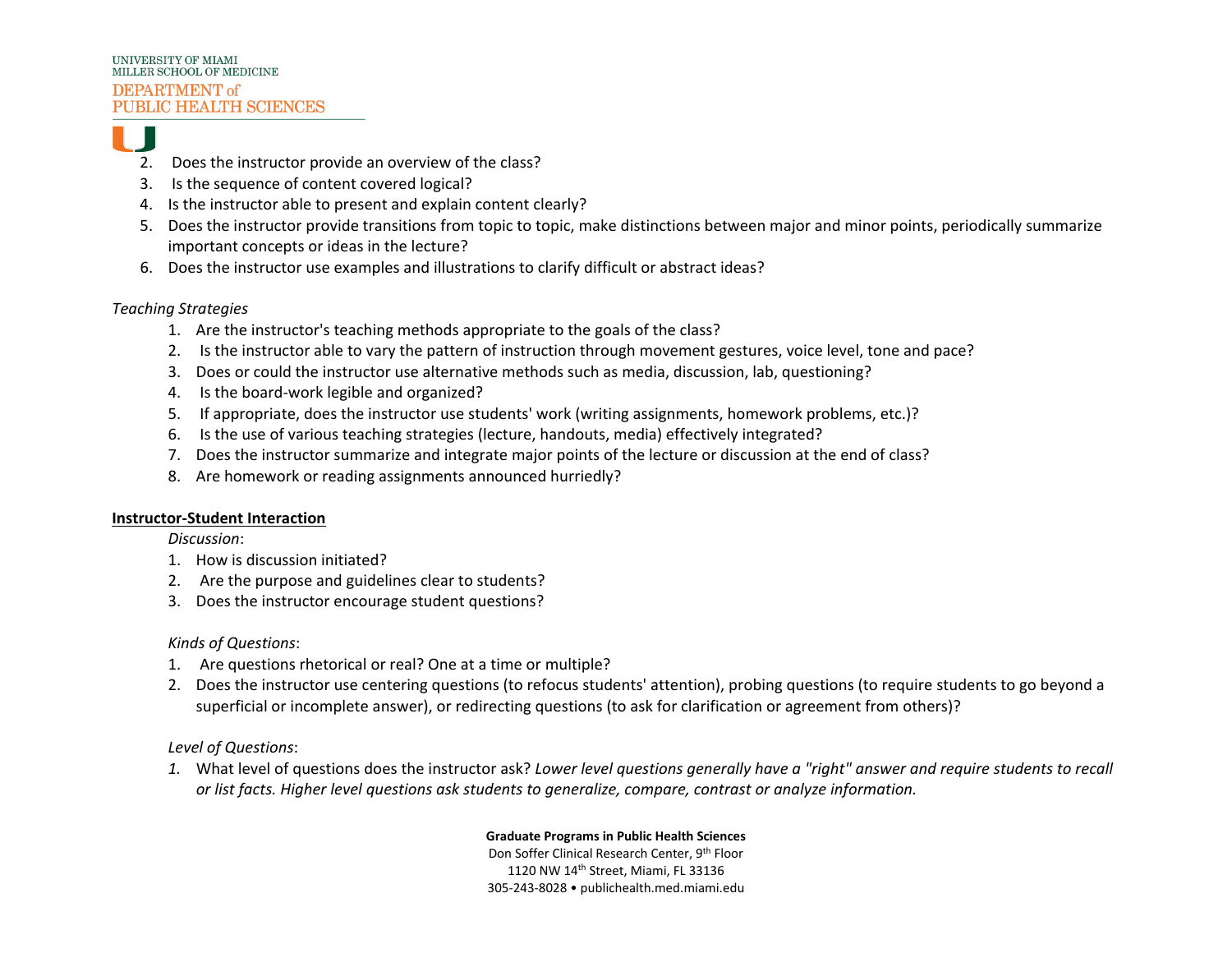

*What is done with student questions*:

- 1. Are questions answered in a direct and understandable manner?
- 2. Are questions received politely or enthusiastically?

*What is done with student response*:

- 1. How long does the instructor pause for student responses (formulating answers to difficult questions takes a few minutes)?
- 2. Does the instructor use verbal reinforcement?
- 3. Is there a non-verbal response (smile, nod)? Is the instructor receptive to student suggestions or viewpoints contrary to his or her own?

# **Student Behavior & Engagement .**

Survey the class on occasion and note what students are doing.

- 1. What are note-taking patterns in class (do students take few notes, write down everything, write down what instructor puts on board, copy each other's notes in order to keep up with lecture)?
- 2. Are students listening attentively, slumped back in desks, heads on hands?
- 3. Are there behaviors that are outside of the mainstream of class activity (random conversations among students, reading of materials not relevant to class)?
- 4. Does instructor use strategies for active learning in the class, and if so which ones (e.g., think-pair-share, Socratic questioning, debates, case studies, polling devices/ clickers)?
- 5. How active or engaged are the students? If so, how is this evident?
- 6. Do student show evidence of critical thinking? If so, how is this evident?

# **Presentation and Enthusiasm**

- 1. Does the instructor demonstrate enthusiasm for the subject? For teaching?
- 2. Can the instructor's voice be easily heard?
- 3. Does the teacher raise or lower voice for variety and emphasis?
- 4. Is the rate of speech too fast or slow? Is the rate of speech appropriate for notetaking?
- 5. Does the teacher maintain eye contact with students?
- 6. Does the instructor use facial expressions, posture, or motion to sustain student interest?

# **Overall**

1. What did you like most about this particular class and/or the instructor's teaching effectiveness?

**Graduate Programs in Public Health Sciences**